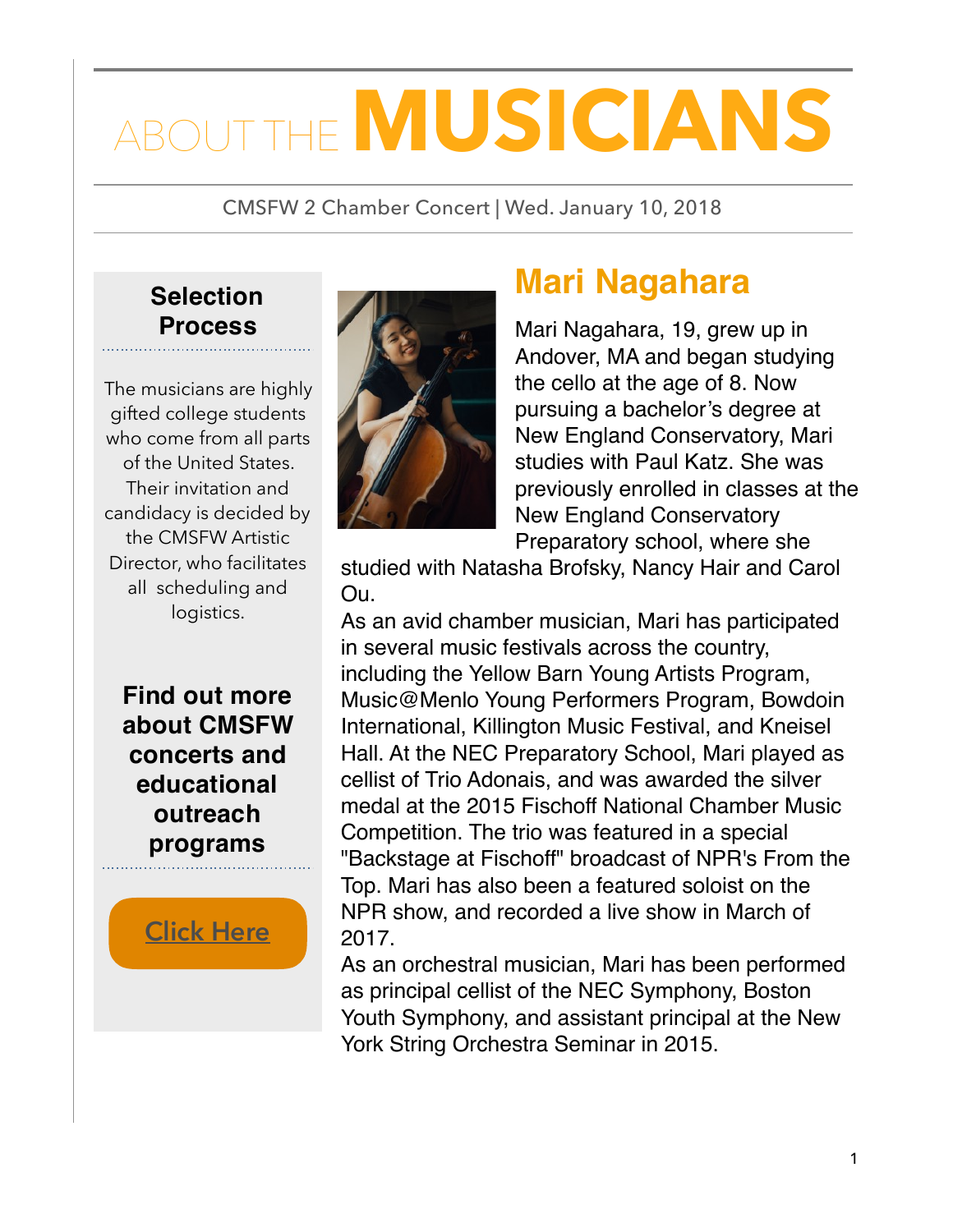

# **Janice Carissa**

Janice Carissa, from Surabaya, Indonesia, entered the Curtis Institute of Music in 2013 and studies piano with Gary Graffman and Robert McDonald. All students at Curtis receive merit-based, full tuition scholarships, and Ms. Carissa is the Gerry and Marguerite Lenfest Fellow.

A recipient of numerous awards and honors, Ms. Carissa was a Young Scholar of Lang Lang's International Music

Foundation; the runner-up in the 2014 piano competition at the American Academy of Conducting at Aspen Music Festival and School; Star Performance Award Winner of the 2012 American Protégé International Music Talent Competition in New York; and the Top Prize Winner of the IBLA Foundation's 2006 International Piano Competition.

Ms. Carissa has been featured on television and radio, including Indonesia Mencari Bakat, Inspirasi Pagi, Sang Juara, Global TV, RCTI, Trans TV, BC TV, Metro TV, TV One, Voice of America, WHYY-TV, WXQR's Greene Space, and National Public Radio's From the Top.

Recent career highlights in 2017 include her debut with Orpheus Chamber Orchestra playing Mozart Piano Concerto and a solo recital tour in New Mexico, Arizona, California, Long Island, and New York. She has performed with the Philadelphia Orchestra, Orchestra of St. Peter by the Sea; Midwest Young Artists Symphony Orchestra; Symphony in C; the Eastern Wind Symphony; and Bay Atlantic Symphony; and Jupiter Symphony Chamber Concert Series. She has also performed at Louis Vuitton Foundation in Paris for the Auditorium opening in 2016. Other notable venues include The Sydney Opera House, Weill Recital Hall at Carnegie Hall, Steinway Hall in New York, Miller Theater in Columbia University, the Richardson Auditorium at Princeton University, Kimmel Center, United Nations in New York, Oxford University's St. Hilda's College, Chicago's Jay Priztker Pavilion, the Kennedy Center, the Fryderyk Chopin University of Music's Concert Hall in Warsaw, and the Theatre Hall of the Karol Lipinski Academy of Music in Wroclaw.

She has performed for the President of Indonesia and other dignitaries at the Presidential Palace in Bogor and for Lady Dewi Sukarno in Bali.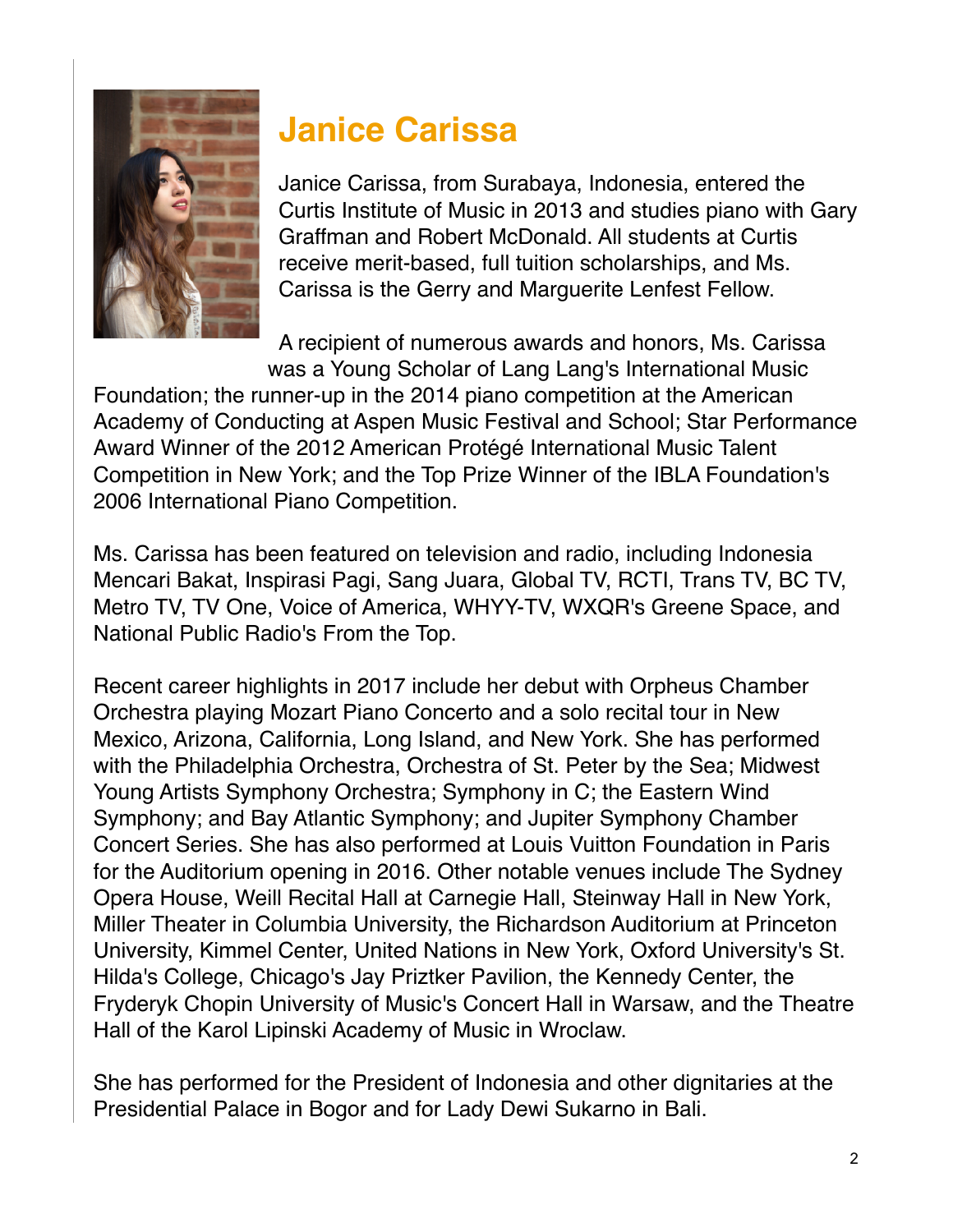

#### **Juliette Greer**

Juliette Greer, 18, is currently studying at the New England Conservatory in Soovin Kim's studio. She grew up in Pennsylvania in a musical family and began playing the violin when she was four. Her teachers were Russian violinist Max Zorin and Daniel Han from the Philadelphia Orchestra. In addition

to winning numerous regional and national competitions, she performed as a guest soloist with the Nittany Valley Symphony, the Williamsport Symphony, CPYO, and she served as Concert-mistress of the Central Pennsylvania Youth Orchestra for three years (2012-2015). Last season, Juliette was selected in a national competition to perform with the New York String Orchestra Seminar, NYSOS, led by Jamie Laredo in two concerts at Carnegie Hall.

Her passion for chamber music was ignited when she was 13 at the Castleman's String Quartet Program in New York. Since then, she has devoted all her summers to chamber music, and participated in festivals such as the *Rencontres Internationales Musicales de Graves* in the south of France for 3 years, *2ndo Festival Internacional de Musica* in Cordoba, Argentina, and the *Miami Music Festival* among others. One of the most recent highlights of her career was to be one of 48 musicians selected nationally to be a part of *Kneisel Hall* 2017, in Blue Hill, Maine, for 8 weeks, a highly esteemed over-100-year-old Chamber Music Festival. It is at *Kneisel Hall* that Juliette, Janice and Mari met and formed their Trio.

Juliette just returned last month from Cordoba and Mendoza, Argentina, where she performed two recitals with pianist Cecilia Dunoyer and presented chamber music masterclasses. She was invited for return engagement next season. In her free time, Juliette is an avid tennis player and an enthusiastic traveler. She is delighted to discover Dallas and Fort Worth and grateful for its warm hospitality.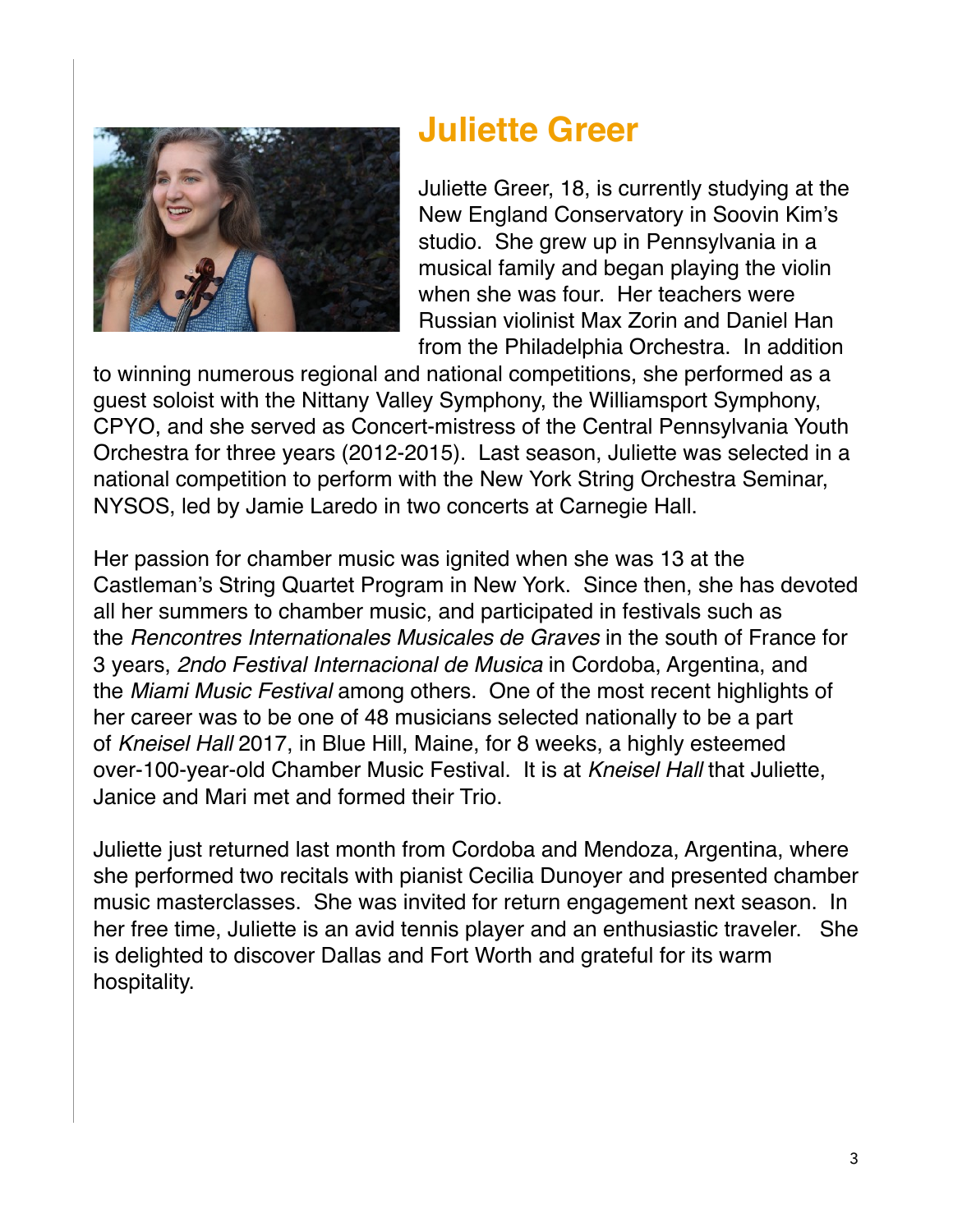

## **Cecilia Dunoyer**

Cecilia Dunoyer's 1997 New York debut in Weill Recital Hall at Carnegie Hall, performed to a sold-out audience, garnered rave reviews. Harris Goldsmith praised her "accomplished pianism … her elegantly assured prestidigitation… her firm, richly bronzen tone and an unmistakable ear for orchestral textures and colors. If Fauré was well served by Ms. Dunoyer, her Debussy proved even more impressive…" An invitation to perform in New York again at Merkin Hall followed in May 1998 in

a program of 20th-century French and Japanese music, which the *New York Times* most favorably reviewed.

Cecilia Dunoyer has concertized extensively in the United States and her native Europe, including recitals in New York, Washington, D.C., Boston, Paris, Vienna, and Weimar. She presents yearly recitals and master-classes in Argentina. Critics noted "perfect complicity" and a "remarkable alchemy between rigor and freedom" in Dunoyer's frequent chamber music collaborations.

Her expertise on French music has led to regular appearances at the Smithsonian Institution in Washington, D.C. A series of eight concerts and lectures entitled "A Century of French Music" was so enthusiastically received that other lecture-recitals soon followed on Claude Debussy, on "1920's Paris", on Francis Poulenc, and on Maurice Ravel.

Cecilia Dunoyer is the author of *Marguerite Long, A Life in French Music* published by Indiana University Press in 1993, and simultaneously translated in French. The book has received critical acclaim and an interview with Dunoyer was featured on "Performance Today" on National Public Radio, and for a series of ten radio shows for Radio-Canada, of the CBC in Montreal.

February 2000 marked the publication of *Debussy in Performance* (Yale University Press) in which Dunoyer was invited to write about early performances of Debussy's piano music. The book has been acclaimed in the